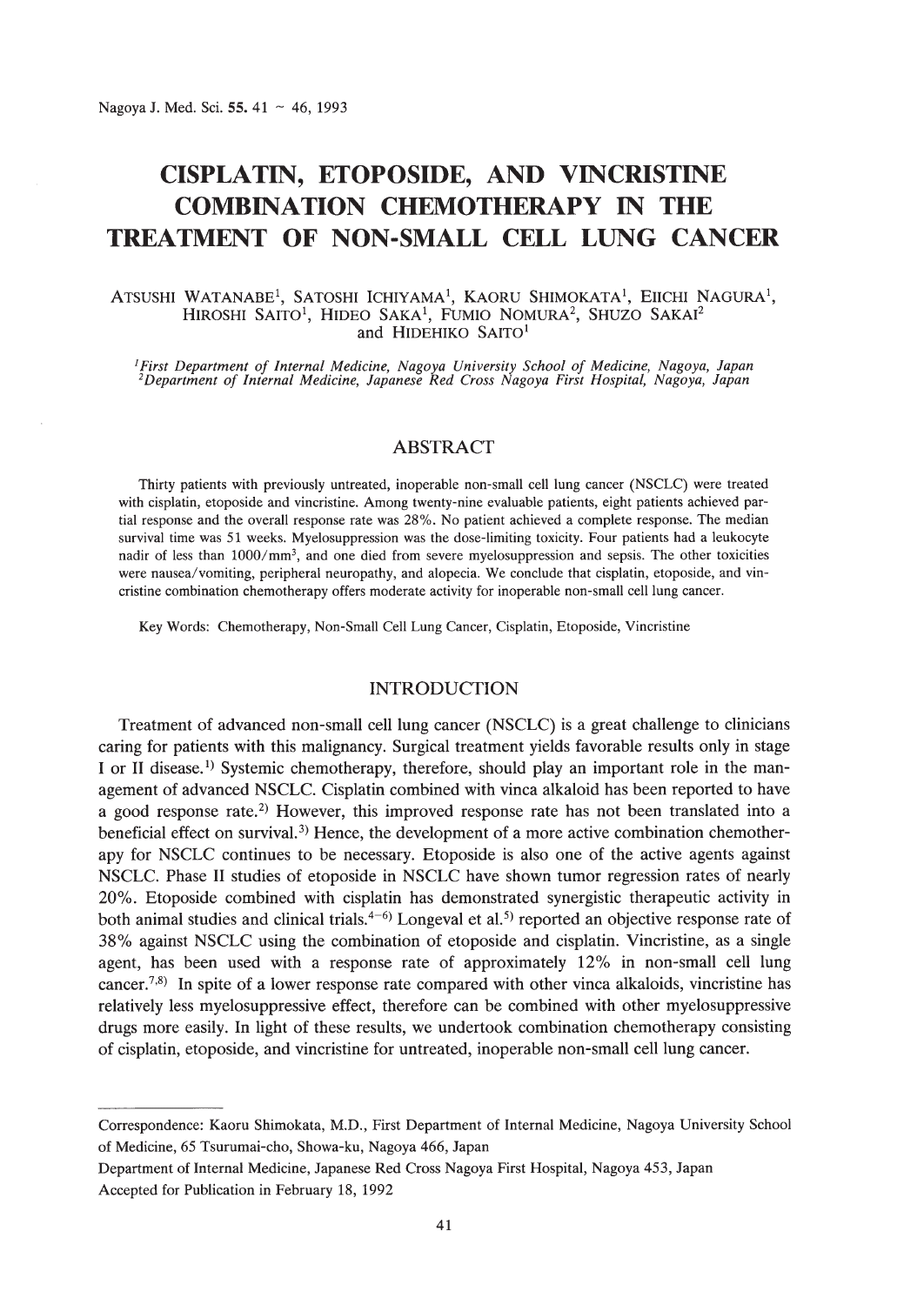#### Atsushi Watanabe *et al.*

# PATIENTS AND METHODS

From February 1984 to March 1985, thirty patients with non-small cell lung cancer were entered on this multiinstitutional clinical study. Participating institutions are listed in Table 1. All patients had histologically confirmed inoperable non-small cell carcinoma of the lung. Six had stage II disease, 7 had IlIA, 2 had I1IB, and 14 had stage IV disease. All six patients with stage II disease were technically inoperable because of their poor pulmonary functions. The following criteria were used for entry in this study: 1) age less than 80 years; 2) Eastern Cooperative Oncology Group (ECOG) performance status of less than 3; 3) no prior chemotherapy, radiotherapy, or surgery; 4) measurable or evaluable lesions on chest X-ray; 5) WBC>4000/mm3, RBC $>350\times10^4/\text{mm}^3$ , platelet count $>10\times10^4/\text{mm}^3$ ; 6) creatinine clearance $>60$  ml/min, serum creatinine $<$ 1.5 mg/dl; 7) total serum bilirubin $<$ 2 mg/dl, SGOT and SGPT less than four times the normal range; and 8) no active disease in other organs. Pretreatment evaluation consisted of history, physical examination, chest X-ray in posteroanterior and lateral view, lung tomogram, chest CT scan, upper abdominal ultrasonography or CT scan, complete blood cell count, blood chemistry profile, ECG, 24-hour urine collection for creatinine clearance and urinalysis. Cranial CT scan was performed if a patient was clinically suspected for metastatic brain lesion. Physical examination, chest X-ray, complete blood cell count, blood chemistry, serum electrolytes, and urinalysis were obtained every week. Twenty-four hour urine collection for creatinine clearance was repeated before every infusion of cisplatin. The treatment schedule was cisplatin (60 mg/m<sup>2</sup>, day 1), etoposide (60 mg/m<sup>2</sup>, days 1–4), and vincristine (1 mg/m<sup>2</sup>, days 1 and 8). This regimen was repeated every 4 weeks and was continued until there was evidence of progressive disease or unacceptable toxicity. Cisplatin, at a dose of 60 mg/ $m^2$ , was given over 60 minutes on day 1. Patients received 1000 ml of Ringer's solution for pre- and post-hydration with furosemide and mannitol. Therapeutic responses were defined as follows: complete response  $(CR)$  - disappearance of all known disease for at least 4 weeks; partial response  $(PR)$  more than 50% reduction in the product of perpendicular diameters in measurable disease for at least 4 weeks, or an estimated decrease of more than 50% for evaluable lesions; no change  $(NC)$  - less than 50% reduction or less than 25% progression without appearance of new lesions for at least 4 weeks; and progressive disease  $(PD)$  — more than 25% increase or appearance of new lesions. The analysis of patient survival time was done by the method of Kaplan and Meier, and the generalized Wilcoxon test.

Aichi Prefectural Hospital Japanese Red Cross Nagoya First Hospital Meitetsu Hospital Nagoya Ekisaikai Hospital Nagoya University Hospital National Chubu Hospital Tokai Central Hospital

#### RESULTS

Among the 30 patients entered on this study, 29 were considered evaluable for therapeutic response. One patient died early in the treatment course because of severe neutropenia but was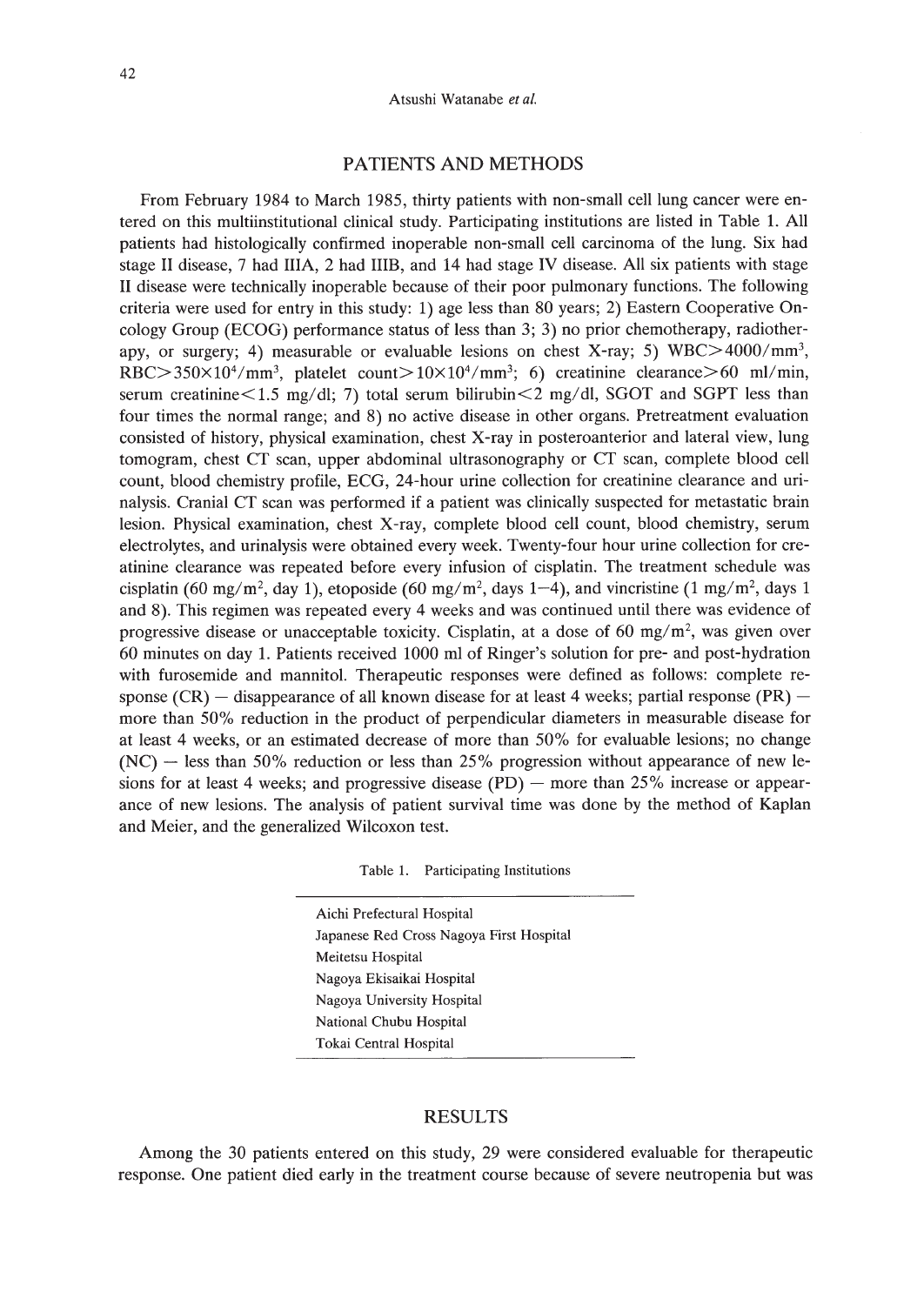|                           | No. of patients |
|---------------------------|-----------------|
| Entered/Evaluable         | 30/29           |
| Median age in yrs (range) | $68(42-79)$     |
| Sex                       |                 |
| Male                      | 22              |
| Female                    | 7               |
| Performance status (ECOG) |                 |
| $0 - 1$                   | 25              |
| $2 - 3$                   | 4               |
| Histologic cell type      |                 |
| Squamous cell carcinoma   | 14              |
| Adenocarcinoma            | 14              |
| Large cell carcinoma      | 1               |
| Stage                     |                 |
| Н                         | 6               |
| <b>IIIA</b>               | 7               |
| ШВ                        | 2               |
| IV                        | 14              |

Table 2. Patient Characteristics



Fig. 1. Survial curve from the initiation of chemotherapy for all patients Tick mark indicates last follow up.

included in the analysis of toxicities. Patient characteristics are shown in Table 2. Among the 29 evaluable patients, eight achieved partial responses (five adenocarcinoma, two squamous cell carcinoma, and one large cell carcinoma), and the response rate was 28%. No patient achieved complete response. The most of tumor regression of more than 50% was observed within 3 weeks after the initiation of chemotherapy. The median duration of response was 12 weeks (range 5 to 94+ weeks). The median survival time was 51 weeks (Fig. 1). After exclusion of stage II patients, the median survival time was 50 weeks.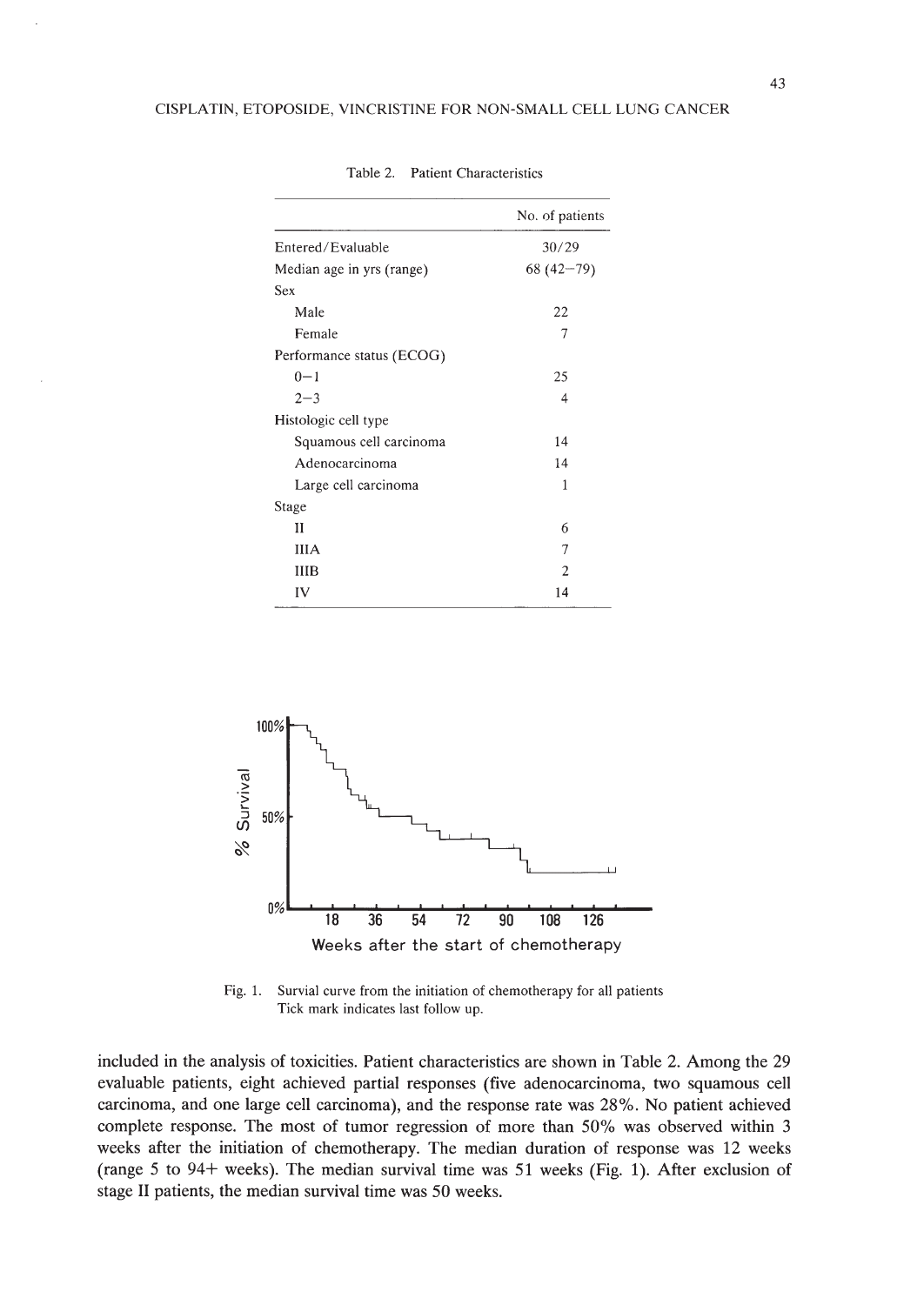#### Atsushi Watanabe *et al.*

Toxicities were summarized in Table 3. Among the 30 patients evaluable for toxicities, four  $(13.3\%)$  had a leukocyte count nadir of less than  $1000/\text{mm}^3$ . There was one early death (17) days after the initiation of chemotherapy) from severe myelosuppression and sepsis. Five  $(17\%)$ patients had a platelet count nadir of less than  $50000/\text{mm}^3$ . Twenty-seven (90%) patients had a fall in hemoglobin of more than 2  $g/d$ . One patient who presented with moderate anemia (RBC nadir  $= 250 \times 10^4/\text{mm}^3$ ) received a blood transfusion. Other major toxicities were nausea and/or vomiting, azotemia, peripheral neuropathy, and alopecia. Azotemia, defined as an increase of serum creatinine level $> 1.5$  mg/dl, occurred in 10% of patients. Azotemia was transient and subsided before the next treatment. Twenty patients who experienced nausea and/or vomiting were treated with concomitant administration of antiemetics and/or glucocorticoids. Peripheral neuropathy occurred in seven cases but did not require a dose reduction of vincristine.

|                                               | No. of patients |
|-----------------------------------------------|-----------------|
| Leukocyte count naidr $\frac{7}{\text{mm}^3}$ |                 |
| $2,000 - 3,900$                               | $11(36.7\%)$    |
| $1,000 - 1,900$                               | $12(40.0\%)$    |
| < 1,000                                       | $4(13.3\%)$     |
| Platelet count nadir $\frac{7}{\text{mm}^3}$  |                 |
| 50,000-99,000                                 | $2(6.7\%)$      |
| $<$ 50,000                                    | $5(16.7\%)$     |
| Fall in hemoglobin $(g/dl)$                   |                 |
| >2.0                                          | $27(90.0\%)$    |
| Nausea and/or vomiting                        | 20 (66.7%)      |
| Maximum serum creatinine (mg/dl)              |                 |
| $1.5 - 2.0$                                   | $2(6.7\%)$      |
| >2.0                                          | $1(3.3\%)$      |
| Peripheral neuropathy                         | $7(23.3\%)$     |
| Alopecia                                      | 20 (66.7%)      |

## DISCUSSION

Prognosis of advanced non-small cell lung cancer is still poor. Various combination chemotherapies including cisplatin have been introduced and obtained modest activity.<sup>9)</sup> But survival itself has not been prolonged as much as we expected. The present study revealed that the response rate of 28% for the cisplatin, etoposide, and vincristine combination regimen was comparable with those of reported studies.<sup>10,11</sup> Bertrand et al.<sup>10</sup> reported a response rate of 27% to the combination of etoposide, vincristine, and cisplatin. Kaplon et al.<sup>11)</sup> also reported a response rate of 24% to the combination of these three agents. Furthermore, the combination of etoposide and cisplatin without vincristine also showed a similar response rate. The European Organization for the Research and Treatment of Cancer (EORTC) has found a response rate of 38% for the combination of etoposide and cisplatin.<sup>5)</sup> Dhingra et al.<sup>12)</sup> showed a response rate of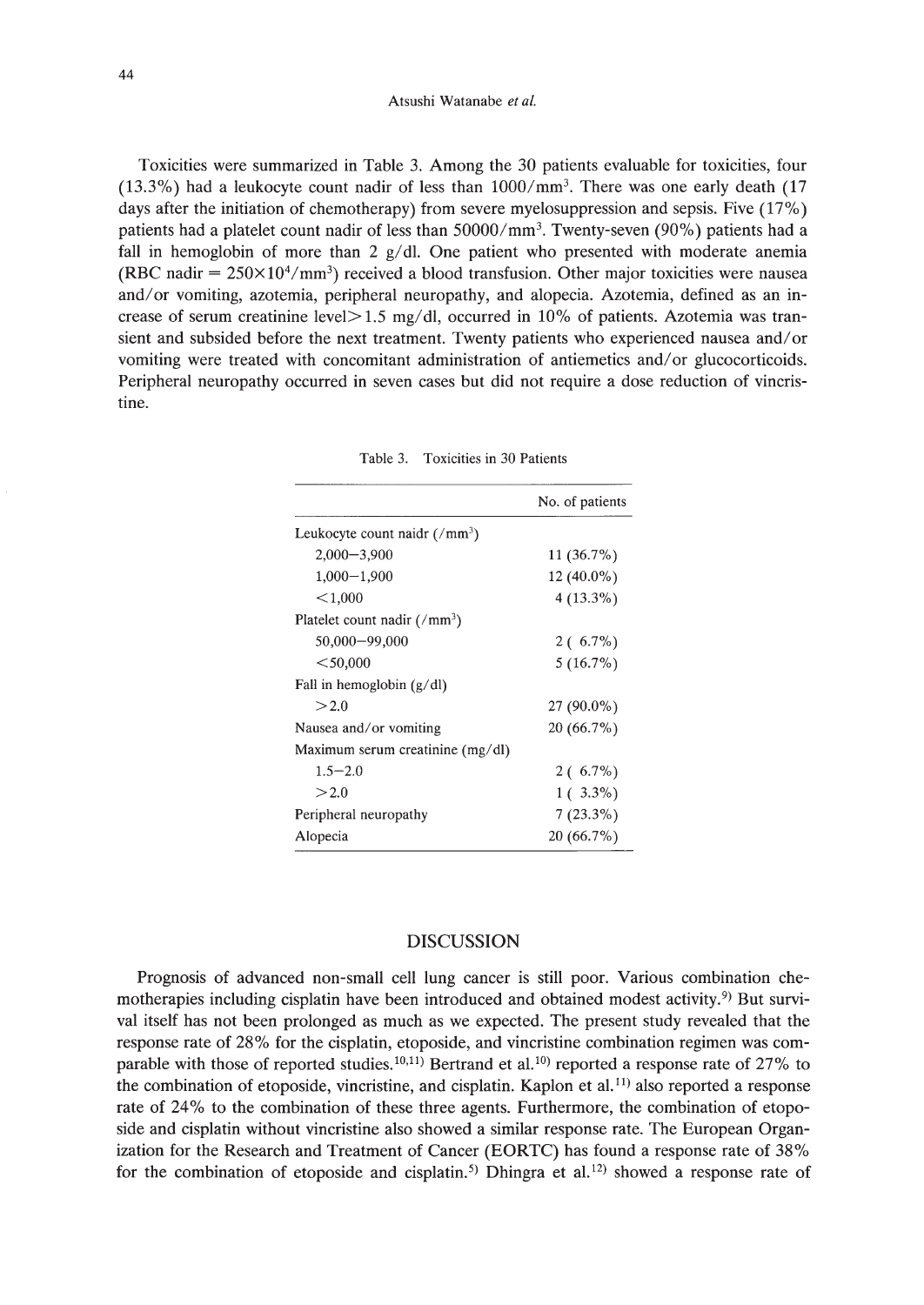30% for the combination of etoposide and cisplatin. Vincristine combined with 5-flurouracil and mitomycin C was reported to have a response rate of  $41\%$  in advanced NSCLC.<sup>13</sup>) The activities of combination chemotherapy regimens including vincristine were reviewed by Sorensen et al.<sup>14)</sup> In a recent paper, Murray et al.<sup>15)</sup> reported a weekly CODE (Cisplatin, Vincristine, Doxorubicin, and Etoposide) regimen for non-small cell lung cancer that included vincristine. They referred to Sorensen's paper<sup>14</sup>), and commented that substitutions of a more established vinca alkaloid, such as vinblastine and vindesine, at full doses may not be feasible. We used vincristine in this study because it had relatively less myelosuppressive effect compared with other vinca alkaloids. Our results suggest that the administration of vincristine in combination with cisplatin did not improve the response rate in patients with NSCLC.

The median survival time of 51 weeks for the present regimen seems to be better than that for the combination of etoposide and cisplatin.<sup>5,12)</sup> This difference might be due to the fact that most of the patients treated with the present combination regimen had good prognostic factors such as performance status and disease extent.

The dose-limiting toxicity of this regimen is myelosuppression. Four of the 30 patients had a leukocyte count nadir of less than lOOO/mm3, and five patients experienced thrombocytopenia of less than 50000/mm3• One patient died of sepsis. Other toxicities were mild and well tolerated.

In conclusion, cisplatin, etoposide, and vincristine combination chemotherapy provide moderate acitivity in the treatment of non-small cell lung cancer. The addition of vincristine seems to provide no advantage.

## REFERENCES

- 1) Martini, N.: Surgical treatment of lung cancer. *Semin. Oncol.*, 17, 9-10 (1990).
- 2) Gralla, RJ., Casper, E.S., Kelsen, D.P., Braun, D.W., Dukeman, M.E., N., Young, e.W. and Golbey, R.B.: Cisplatin and vindesine combination chemotherapy for advanced carcinoma of the lung: A randomized trial investigating two dosage schedules. *Ann. Intern. Med.,* 95, 414-420 (1981).
- 3) Ruckdeschel, J.C., Finkelstein, D.M., Mason, B.A. and Creech, R.H.: Chemotherapy for metastatic nonsmall-cell bronchogenic carcinoma: EST 2575, Generation V - A randomized comparison of four cisiplatincontaining regimens. J. *Clin. Oneal.,* 3, 72-79 (1985).
- 4) Dhingra, H.M., Valdivieso, M., Booser, DJ., Umsawasdi, T., Carr, D.T., Chiuten, D.F., Murphy, W.K., Issell, B.F., Spitzer, G., Farha, P. and Dixon, C.: Chemotherapy for advanced adenocarcinoma and squamous cell carcinoma of the lung with etoposide and cisplatin. *Cancer. Treat. Rep.,* 68, 671-673 (1984).
- 5) Longeval, E. and Klastersky, J.: Combination chemotherapy with cisplatin and etoposide in bronchogenic squamous cell carcinoma and adenocarcinoma. A study by the EORTC lung cancer working party (Belgium). *Cancer,* 50, 2751-2756 (1982).
- 6) Schabel, F.M., Trader, M.W., Lester, W.R., Corbett, T.H. and Griswold, D.P.: Cis-Dichlorodiammineplatinum (II): Combination Chemotherapy and cross-resistance studies with tumors of mice. *Cancer. Treat. Rep.,* 63, 1459-1473 (1979).
- 7) Brugarolas, A, Lacave, A.J., Ribas, A and Garcia Miralles, M.T.: Vincristine (NSC 67574) in non-small cell bronchogenic carcinoma. Results of a phase II clinical study. *Eur.* J. *Cancer.,* 14, 501-505 (1978).
- 8) Brugarolas, A, Hansen, H.H. and Siegenthaler, P.: Clinical study of vincristine in adenocarcinoma of the lung. A study of the Early-Clinical-Trial group of the EORTC. *Eur. J. Cancer.*, 16, 1643–1644 (1980).
- 9) Greco, F.A: Rationale for chemotherapy for patients with advanced non-small cell lung cancer. *Semin. Oneal.,* 13, 92-96 (1986).
- 10) Bertrand, M., Multhauf, P., Presant, C., Rappaport, D., Balyney, D.W., Carr, B.1., Cecchi, G., Doroshow, J.H., Emont, E., Goldberg, D., Kogut, N., Leong, L. and Margolin, K.: Phase II trial of etoposide, vincrisine, and high dose cisplatin in advanced non-small cell lung cancer. *Cancer. Treat. Rep.,* 69, 1335-1336 (1985).
- 11) Kaplon, M., Richards, F., Atkins, J., Jackson, D., Zekan, P., McCulloch, J., Muss, H., Stuart, J., Bradoff, J., Pavy, M. and Cruz, J.: Cisplatin (CDDP), VP-16, and vincristine (VCR) for treatment of non-small cell lung cancer. *Prac. Am. Sac. Clin. Oneal.,* 178 (1986).